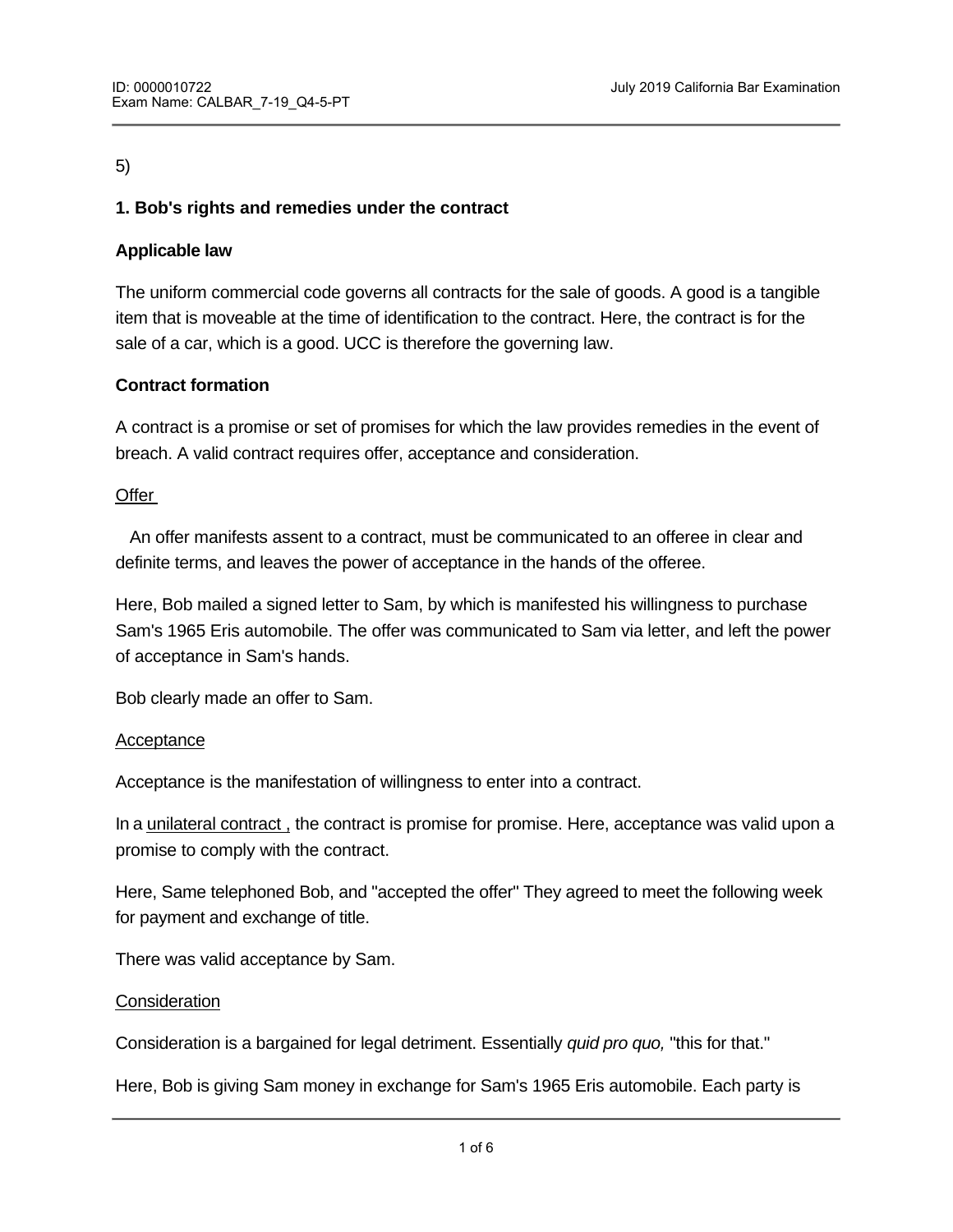### giving something to get something.

There is valid consideration

## **A valid contract was formed between Sam and Bob**.

## **Anticipatory repudiation**

Anticipatory repudiation occurs where one party unequivocally indicated an unwillingness to perform the contract prior to the time that performance is due.

 Here, Sam has contracted to sell the car to someone else, and not follow through with the contract between him and Bob. Since this occurred prior to the time performance was due, it is considered an anticipatory repudiation.

 It is within Bob's rights to request reasonable assurances that Sam will comply with the contract.

## **Statute of frauds**

 Under the statute of frauds, the sale of goods over \$500 must be in a written contract, including all material terms of the contract, signed by the party against whom the contract is charged. In this case the contract was in writing, but only Bob signed the contract, and Sam is the party to be charged. Sam's estate will argue that the contract does not comply with the statute of frauds and should thus be invalidated.

## **Remedies**

## Compensatory damages

Compensatory damages seek to put the parties in the place they would have been if the contract had gone as it should. In this case if the contract had gone through Bob would have gotten the car. However, the court would find that the contract was invalidated due to the statute of frauds and Bob will be entitled to nothing.

## Punitive da are not allowed in contracts.

## Specific Performance

Had the contract been valid, Bob would have argued that since the car is a unique item, money damages would not be sufficient, and he should be entitled to specific performance, meaning he should get the car.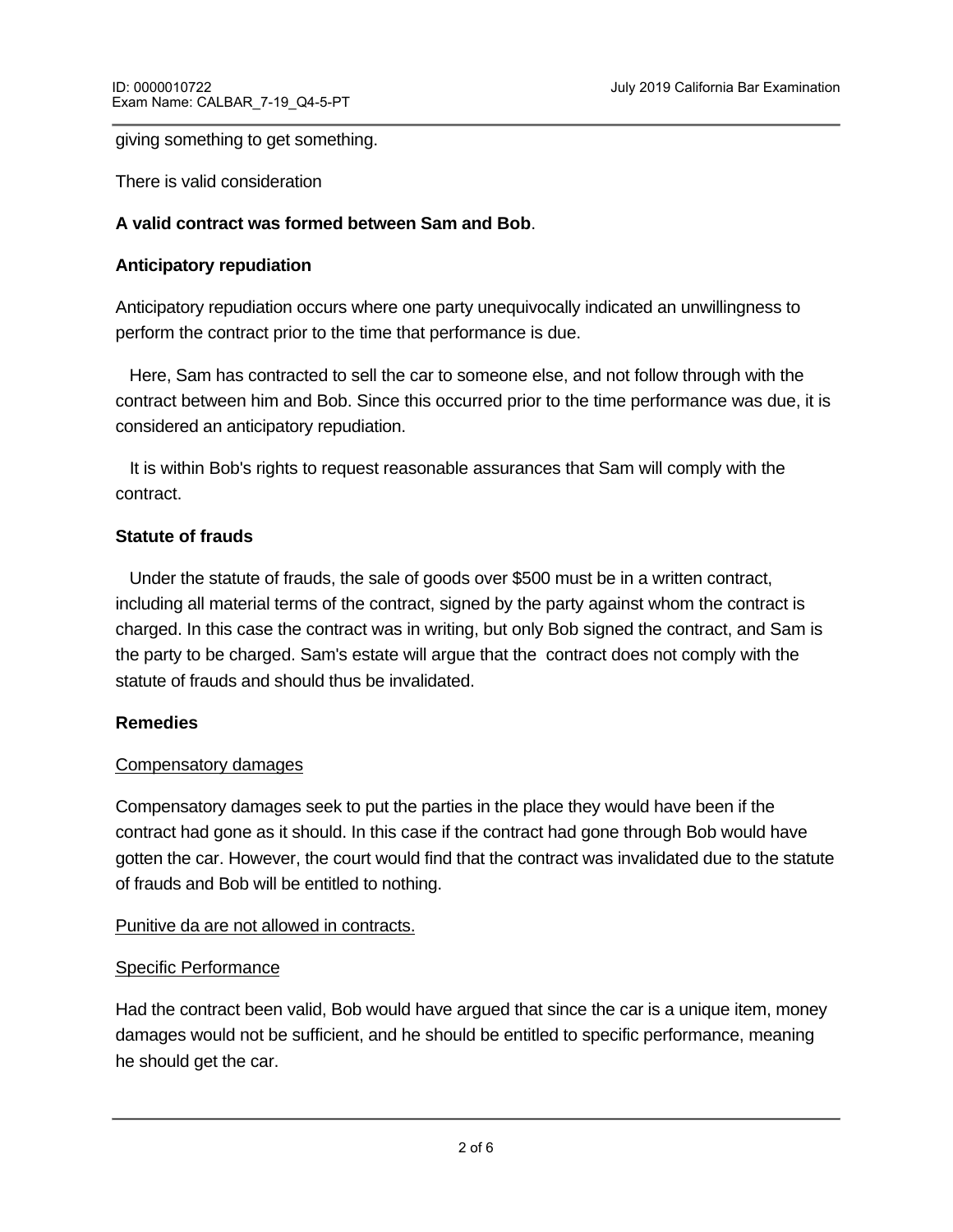But the court would find the contract was invalidated by the statute of frauds Bob is entitled to nothing.

### **2. Charlie's rights and remedies under the contract**

## **Applicable law**

The uniform commercial code governs all contracts for the sale of goods. A good is a tangible item that is moveable at the time of identification to the contract. Here, the contract is for the sale of a car, which is a good. UCC is therefore the governing law.

## **Contract formation**

**Offer** 

see above for rule

### *Advertisements as offers*

The general rule that advertisements are not offers unless they contain clear and definite terms, and clearly identify who can accept the offer. Here, there are no facts as to what the advertisement actually said, so we can not declare the terms "clear and definite," also because Art made an offer as to price instead of saying he would just buy the car, the advertisement likely did not include price, which would have been a term needed to find the advertisement was an offer.

The advertisement was not an offer.

## *Charlie's offer*

 Charlie drove to Sam' s house and offered him \$300,000 for the Eris. The offer was clearly verbally communicated to Sam, the offeree. And clearly left the power of acceptance in Sam's hands.

There was a valid offer.

#### Acceptance

see above for rule

### *Mailbox rule*

Under the mailbox rule, acceptance is effective upon dispatch.

Here, Sam signed Charlie's contract and placed dropped the contract into the mailbox. At this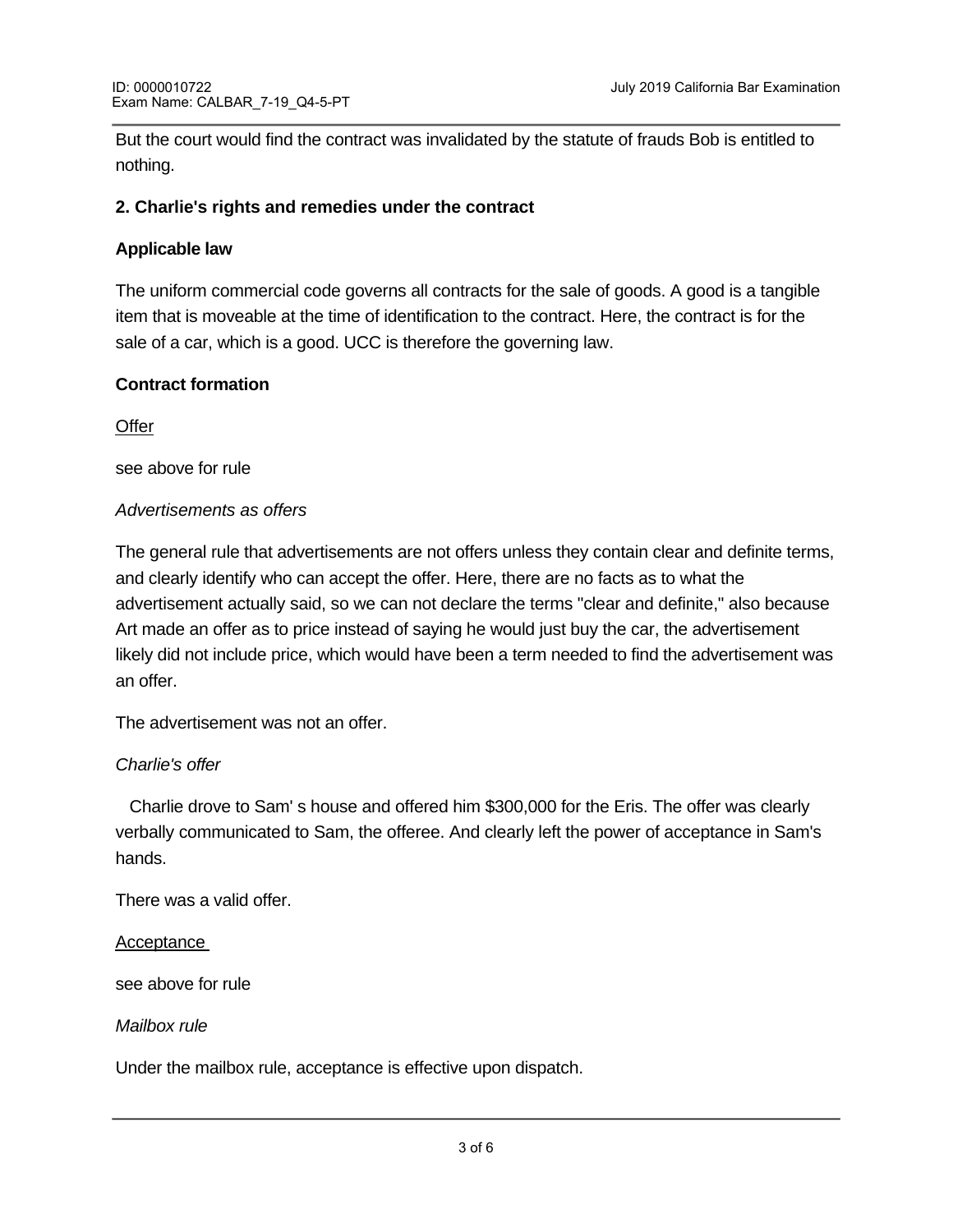Here, Sam signed Charlie's contract and placed dropped the contract into the mailbox. At this time, Sam no longer has control of the mailed contract, and acceptance is considered effective.

Sam's signing and mailing back of the contract was a clear manifestation of willingness to enter into a contract.

There was valid acceptance of the contract between Sam and Charlie.

## **Consideration**

see above for rule

Here, Sam was given money in exchange for the car.

There was valid consideration for the contract.

# **Implied duty of good faith dealing**

## Fraud

Parties have an implied duty to deal in good faith. Here, the duty was breached by Sam because he sold the car to Charlie knowing that he had already accepted Sam's offer.

The fact the the contract was created under conditions of fraud, makes the contract voidable by Charlie.

## Statute of frauds

see above for rule

Here Charlie prepared a contract and mailed it Sam. Sam signed the contract, since Sam is the party to be charged, there is a valid and enforceable contract.

The contract complied with the statute of frauds, assuming all material terms were included within the contract.

## **Remedies**

## Legal remedies

Compensatory damages seek to put the parties in the position as though the contract was performed. Since the good was a car that was is "unique" Charlie would likely argue that legal remedies are insufficient and that he is entitled to specific performance.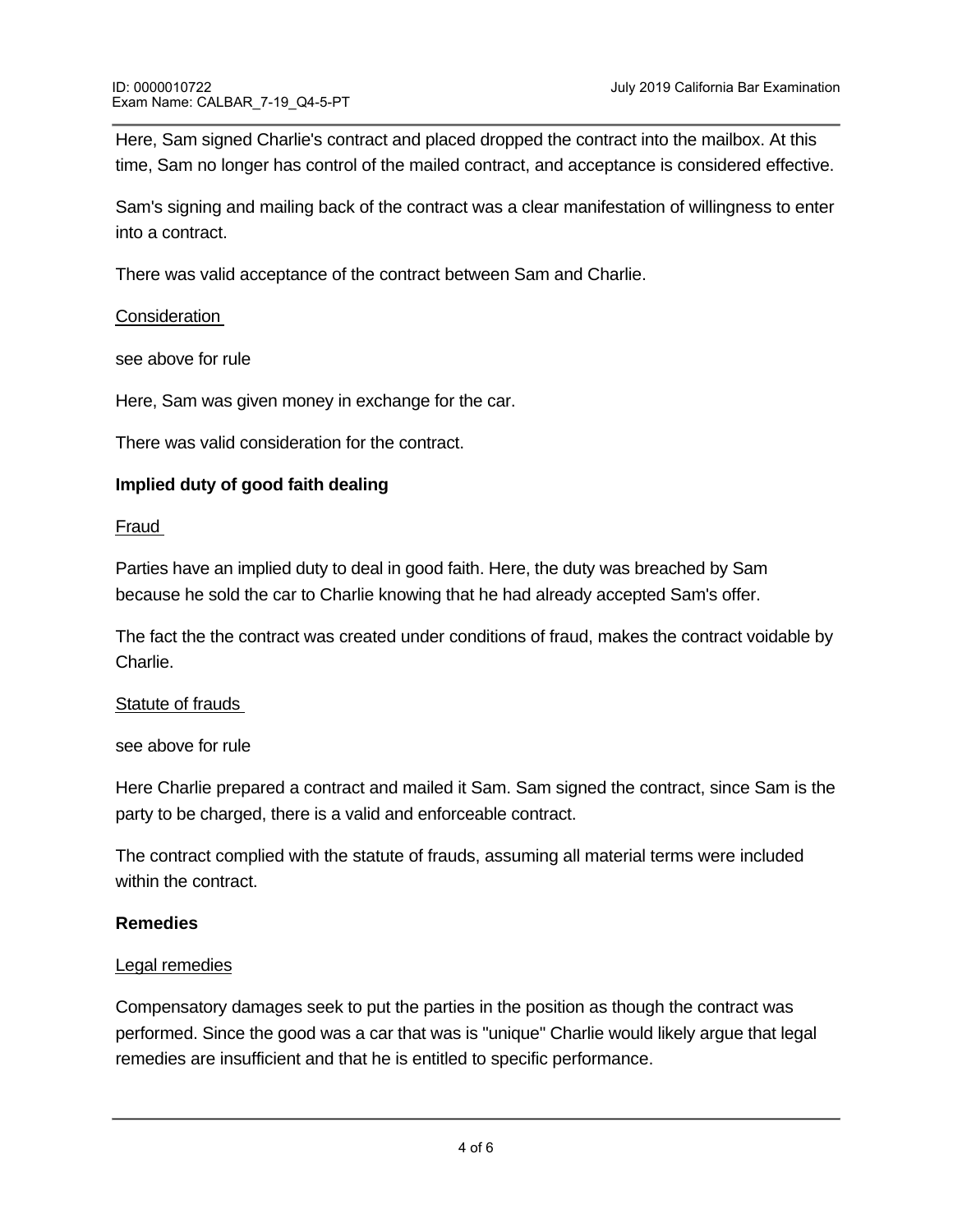#### Specific performance

Specific performance is an equitable remedy available when damages are insufficient, or when the good is unique. Since only 500 cars were made of the 1965 Eris, the car is considered "highly valuable" and being that it is now over 60 years later, it is likely that the car is hard to come buy, further adding to the uniqueness of the car.

Charlie would likely be successful in obtaining specific performance since the car is unique.

## **3. Art's rights and remedies under the contract**

### **Applicable law**

The uniform commercial code governs all contracts for the sale of goods. A good is a tangible item that is moveable at the time of identification to the contract. UCC also applies where the contract is between two merchants. A merchant is a person that has special knowledge and/ or deals in goods of the kind. Here art is a classic car specialist and would deemed a merchant, Sam however would not.

Common governs all other contracts, such as those for services.

Where the contract could be controlled by either law, the governing law is determined by the primary purpose of the contract.

Here, the contract is for Art's services in helping Sam sell the car, since the contract is for services, common law will govern the contract.

#### **Contract formation**

**Offer** see above for rule Acceptance see above for rule Consideration

### see above for rule

sale of the car.

The facts indicate a valid contract was formed, so it can be assumed that there is valid offer, acceptance and consideration for this contract, whereby Art receives a 10% commission on the